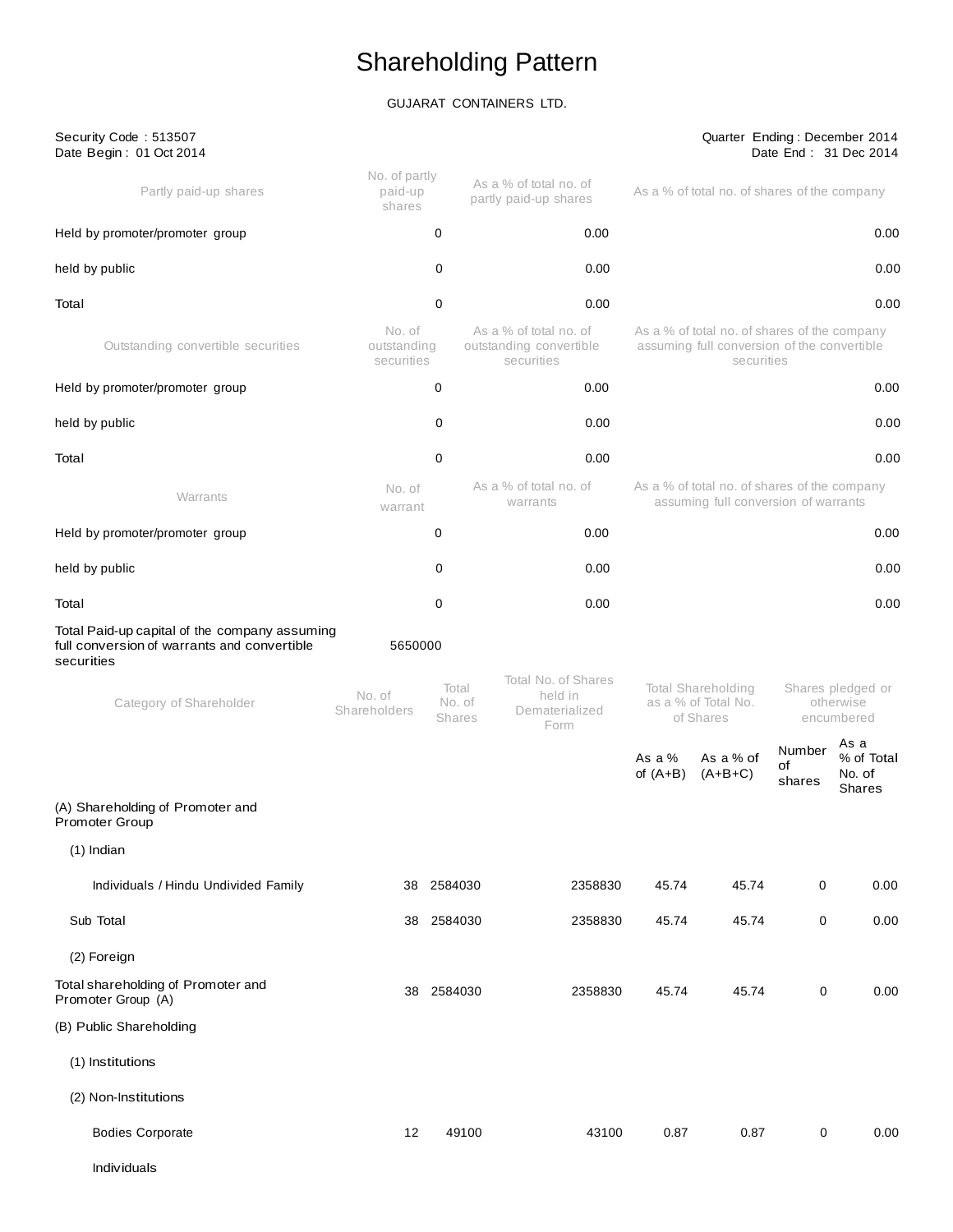| Individual shareholders holding<br>nominal share capital up to Rs. 1 lakh                  |             | 10236 2274170 | 38400       | 40.25  | 40.25  | 0 | 0.00 |
|--------------------------------------------------------------------------------------------|-------------|---------------|-------------|--------|--------|---|------|
| Individual shareholders holding<br>nominal share capital in excess of Rs. 1 lakh           | 3           | 705300        | 0           | 12.48  | 12.48  | 0 | 0.00 |
| Any Others (Specify)                                                                       | 120         | 37400         | 2800        | 0.66   | 0.66   | 0 | 0.00 |
| Non Resident Indians                                                                       | 118         | 36600         | 2000        | 0.65   | 0.65   | 0 | 0.00 |
| <b>Hindu Undivided Families</b>                                                            | 2           | 800           | 800         | 0.01   | 0.01   | 0 | 0.00 |
| Sub Total                                                                                  | 10371       | 3065970       | 84300       | 54.26  | 54.26  | 0 | 0.00 |
| Total Public shareholding (B)                                                              | 10371       | 3065970       | 84300       | 54.26  | 54.26  | 0 | 0.00 |
| Total $(A)+(B)$                                                                            | 10409       | 5650000       | 2443130     | 100.00 | 100.00 | 0 | 0.00 |
| (C) Shares held by Custodians and against<br>which Depository Receipts have been<br>issued | 0           | 0             | 0           | 0.00   | 0.00   | 0 | 0.00 |
| (1)                                                                                        | $\mathbf 0$ | $\mathbf 0$   | $\mathbf 0$ | 0.00   | 0.00   | 0 | 0.00 |
| (2)                                                                                        | 0           | 0             | 0           | 0.00   | 0.00   | 0 | 0.00 |
| Sub Total                                                                                  | 0           | 0             | 0           | 0.00   | 0.00   | 0 | 0.00 |
| Total $(A)+(B)+(C)$                                                                        | 10409       | 5650000       | 2443130     | 0.00   | 100.00 | 0 | 0.00 |

Notes:

1. For determining public shareholding for the purpose of Clause 40A

2. For definitions of Promoter and Promoter Group, refer to Clause 40A.

3. Public shareholding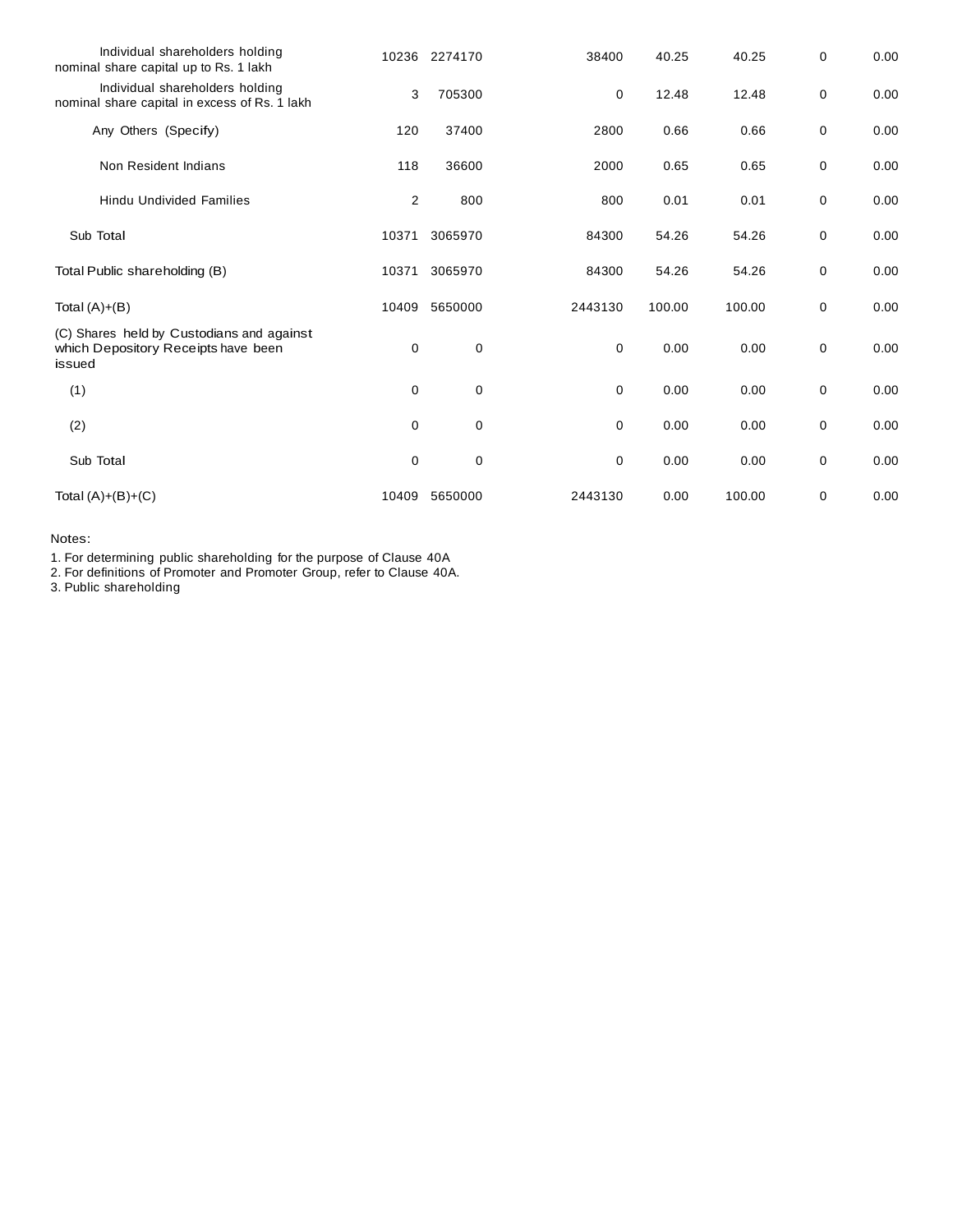Shareholding of securities (including shares, warrants, convertible securities) of persons belonging to the category Promoter and Promoter Group

### Scrip Code : 513507 Quarter ending : December 2014

|                |                            | Details of Shares<br>Encumbered shares (*)<br>held |                                                             |                  |                    |                                                                                                | Details of convertible<br>Details of warrants<br>securities |                                                                        |                                               |                                                                                      | Total shares (including<br>underlying shares<br>assuming full conversion<br>of warrants and<br>convertible securities) as<br>a % of diluted share<br>capital |  |
|----------------|----------------------------|----------------------------------------------------|-------------------------------------------------------------|------------------|--------------------|------------------------------------------------------------------------------------------------|-------------------------------------------------------------|------------------------------------------------------------------------|-----------------------------------------------|--------------------------------------------------------------------------------------|--------------------------------------------------------------------------------------------------------------------------------------------------------------|--|
| SI.No.         | Name of the<br>Shareholder | No. of<br><b>Shares</b><br>held                    | As a %<br>of<br>grand<br>total<br>$(A) +$<br>$(B) +$<br>(C) | No               | As a<br>percentage | As a<br>$%$ of<br>grand<br>total<br>$(A) +$<br>$(B) +$<br>$(C)$ of<br>sub-<br>clause<br>(I)(a) | Number<br>of<br>warrants<br>held                            | As a %<br>total<br>number<br>оf<br>warrants<br>of the<br>same<br>class | Numberof<br>convertible<br>securities<br>held | As a %<br>total<br>number of<br>convertible<br>securities<br>of the<br>same<br>class |                                                                                                                                                              |  |
| $\mathbf{1}$   | Kiran Shah                 | 10,33,630                                          | 18.29                                                       | 0                | 0.00               | 0.00                                                                                           | 0                                                           | 0.00                                                                   | $\mathbf 0$                                   | 0.00                                                                                 | 18.29                                                                                                                                                        |  |
| $\overline{2}$ | Geeta K Shah               | 1,47,100                                           | 2.60                                                        | 0                | 0.00               | 0.00                                                                                           | 0                                                           | 0.00                                                                   | 0                                             | 0.00                                                                                 | 2.60                                                                                                                                                         |  |
| 3              | Kiran Shah                 | 14,300                                             | 0.25                                                        | $\mathbf 0$      | 0.00               | 0.00                                                                                           | 0                                                           | 0.00                                                                   | $\mathbf 0$                                   | 0.00                                                                                 | 0.25                                                                                                                                                         |  |
| 4              | Pravin H Shah              | 43,300                                             | 0.77                                                        | $\mathbf 0$      | 0.00               | 0.00                                                                                           | 0                                                           | 0.00                                                                   | $\pmb{0}$                                     | 0.00                                                                                 | 0.77                                                                                                                                                         |  |
| 5              | Geeta Kiran<br>Shah        | 2,83,000                                           | 5.01                                                        | 0                | 0.00               | 0.00                                                                                           | 0                                                           | 0.00                                                                   | 0                                             | 0.00                                                                                 | 5.01                                                                                                                                                         |  |
| 6              | Pravin Hiralal<br>Shah     | 5,000                                              | 0.09                                                        | $\mathbf 0$      | 0.00               | 0.00                                                                                           | 0                                                           | 0.00                                                                   | 0                                             | 0.00                                                                                 | 0.09                                                                                                                                                         |  |
| $\overline{7}$ | Pradip M Shah              | 4,500                                              | 0.08                                                        | 0                | 0.00               | 0.00                                                                                           | 0                                                           | 0.00                                                                   | 0                                             | 0.00                                                                                 | 0.08                                                                                                                                                         |  |
| 8              | Geeta K Shah               | 1,100                                              | 0.02                                                        | 0                | 0.00               | 0.00                                                                                           | 0                                                           | 0.00                                                                   | 0                                             | 0.00                                                                                 | 0.02                                                                                                                                                         |  |
| 9              | Kiran Shah                 | 1,100                                              | 0.02                                                        | $\mathbf 0$      | 0.00               | 0.00                                                                                           | 0                                                           | 0.00                                                                   | 0                                             | 0.00                                                                                 | 0.02                                                                                                                                                         |  |
| 10             | Pravin Shah                | 1,100                                              | 0.02                                                        | 0                | 0.00               | 0.00                                                                                           | 0                                                           | 0.00                                                                   | 0                                             | 0.00                                                                                 | 0.02                                                                                                                                                         |  |
| 11             | Minaxiben<br>Shah          | 900                                                | 0.02                                                        | 0                | 0.00               | 0.00                                                                                           | 0                                                           | 0.00                                                                   | $\mathbf 0$                                   | 0.00                                                                                 | 0.02                                                                                                                                                         |  |
| 12             | Arvindbhai<br>Shah         | 800                                                | 0.01                                                        | $\mathsf 0$      | 0.00               | 0.00                                                                                           | 0                                                           | 0.00                                                                   | $\mathbf 0$                                   | 0.00                                                                                 | 0.01                                                                                                                                                         |  |
| 13             | Pradipbhai<br>Shah         | 500                                                | 0.01                                                        | 0                | 0.00               | 0.00                                                                                           | 0                                                           | 0.00                                                                   | $\mathbf 0$                                   | 0.00                                                                                 | 0.01                                                                                                                                                         |  |
| 14             | Pravin Hiral<br>Shah       | 500                                                | 0.01                                                        | 0                | 0.00               | 0.00                                                                                           | 0                                                           | 0.00                                                                   | $\mathbf 0$                                   | 0.00                                                                                 | 0.01                                                                                                                                                         |  |
| 15             | Geetadevi K<br>Shah        | 100                                                | 0.00                                                        | 0                | 0.00               | 0.00                                                                                           | 0                                                           | 0.00                                                                   | 0                                             | 0.00                                                                                 | 0.00                                                                                                                                                         |  |
| 16             | Geetaben<br>Shah           | 100                                                | 0.00                                                        | $\pmb{0}$        | 0.00               | 0.00                                                                                           | 0                                                           | 0.00                                                                   | $\pmb{0}$                                     | 0.00                                                                                 | 0.00                                                                                                                                                         |  |
| 17             | Pradipkumar<br>Shah        | 100                                                | 0.00                                                        | $\boldsymbol{0}$ | 0.00               | 0.00                                                                                           | 0                                                           | 0.00                                                                   | $\pmb{0}$                                     | 0.00                                                                                 | 0.00                                                                                                                                                         |  |
| 18             | Shah Geeta<br>Devi Kiran   | 100                                                | 0.00                                                        | $\mathbf 0$      | 0.00               | 0.00                                                                                           | 0                                                           | 0.00                                                                   | $\mathsf 0$                                   | 0.00                                                                                 | 0.00                                                                                                                                                         |  |
| 19             | Shah Geeta<br>Ben Kiran    | 100                                                | 0.00                                                        | $\mathbf 0$      | 0.00               | 0.00                                                                                           | 0                                                           | 0.00                                                                   | 0                                             | 0.00                                                                                 | 0.00                                                                                                                                                         |  |
| 20             | Shah Kiranray<br>Α         | 100                                                | 0.00                                                        | 0                | 0.00               | 0.00                                                                                           | 0                                                           | 0.00                                                                   | 0                                             | 0.00                                                                                 | 0.00                                                                                                                                                         |  |
| 21             | Shah Geeta                 | 100                                                | 0.00                                                        | $\mathbf 0$      | 0.00               | 0.00                                                                                           | 0                                                           | 0.00                                                                   | 0                                             | 0.00                                                                                 | 0.00                                                                                                                                                         |  |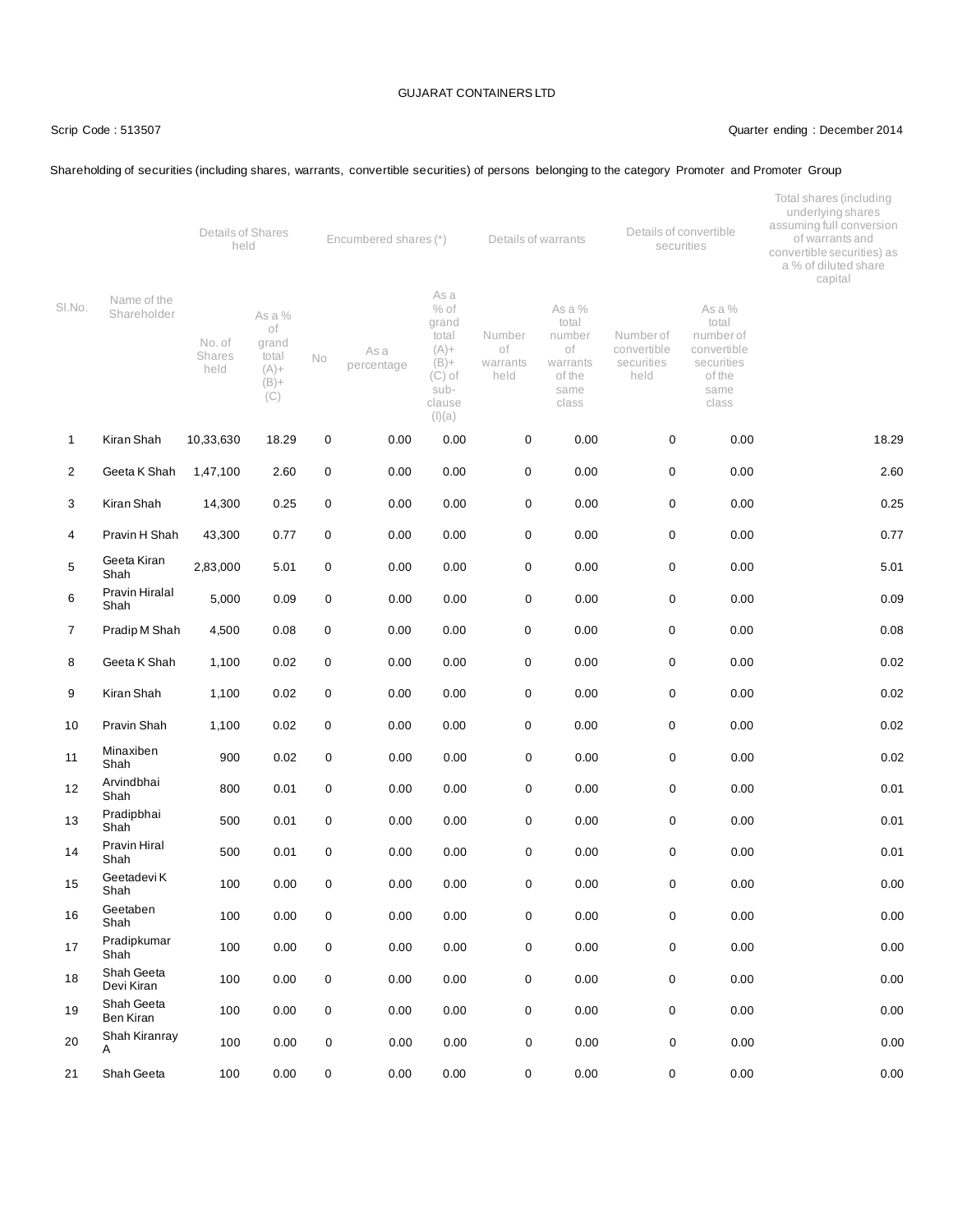| 22 | Geetakumari K<br>Shah    | 100       | 0.00  | $\mathbf 0$ | 0.00 | 0.00 | 0         | 0.00 | 0 | 0.00 | 0.00  |
|----|--------------------------|-----------|-------|-------------|------|------|-----------|------|---|------|-------|
| 23 | Geetagauri<br>Kiran Shah | 100       | 0.00  | $\mathsf 0$ | 0.00 | 0.00 | 0         | 0.00 | 0 | 0.00 | 0.00  |
| 24 | Geeta Devi K<br>Shah     | 100       | 0.00  | $\mathbf 0$ | 0.00 | 0.00 | 0         | 0.00 | 0 | 0.00 | 0.00  |
| 25 | Geeta Kiran<br>Shah      | 100       | 0.00  | $\mathbf 0$ | 0.00 | 0.00 | 0         | 0.00 | 0 | 0.00 | 0.00  |
| 26 | Geetagauri<br>Shah       | 100       | 0.00  | $\mathbf 0$ | 0.00 | 0.00 | 0         | 0.00 | 0 | 0.00 | 0.00  |
| 27 | Kiranray A<br>Shah       | 100       | 0.00  | $\mathbf 0$ | 0.00 | 0.00 | $\pmb{0}$ | 0.00 | 0 | 0.00 | 0.00  |
| 28 | Pradipbhai<br>Shah       | 100       | 0.00  | $\mathbf 0$ | 0.00 | 0.00 | 0         | 0.00 | 0 | 0.00 | 0.00  |
| 29 | Pradipray<br>Shah        | 100       | 0.00  | $\mathbf 0$ | 0.00 | 0.00 | 0         | 0.00 | 0 | 0.00 | 0.00  |
| 30 | Pradip Shah              | 100       | 0.00  | $\pmb{0}$   | 0.00 | 0.00 | 0         | 0.00 | 0 | 0.00 | 0.00  |
| 31 | Pradipchandra<br>Shah    | 100       | 0.00  | $\mathbf 0$ | 0.00 | 0.00 | 0         | 0.00 | 0 | 0.00 | 0.00  |
| 32 | Pradip Shah              | 100       | 0.00  | $\mathsf 0$ | 0.00 | 0.00 | 0         | 0.00 | 0 | 0.00 | 0.00  |
| 33 | Geetadevi<br>Kiran Shah  | 100       | 0.00  | $\mathbf 0$ | 0.00 | 0.00 | 0         | 0.00 | 0 | 0.00 | 0.00  |
| 34 | Geetaben<br>Shah         | 100       | 0.00  | $\mathbf 0$ | 0.00 | 0.00 | 0         | 0.00 | 0 | 0.00 | 0.00  |
| 35 | Neha Vivek<br>Vora       | 5,16,500  | 9.14  | $\mathsf 0$ | 0.00 | 0.00 | $\pmb{0}$ | 0.00 | 0 | 0.00 | 9.14  |
| 36 | Geeta K Shah             | 100       | 0.00  | 0           | 0.00 | 0.00 | 0         | 0.00 | 0 | 0.00 | 0.00  |
| 37 | Neil Kiran<br>Shah       | 5,25,700  | 9.30  | 0           | 0.00 | 0.00 | 0         | 0.00 | 0 | 0.00 | 9.30  |
| 38 | Neha Vora                | 2,900     | 0.05  | $\mathbf 0$ | 0.00 | 0.00 | 0         | 0.00 | 0 | 0.00 | 0.05  |
|    | Total                    | 25,84,030 | 45.74 | $\mathbf 0$ | 0.00 | 0.00 | 0         | 0.00 | 0 | 0.00 | 45.74 |

(\*) The term encumbrance has the same meaning as assigned to it in regulation 28(3) of the SAST Regulations, 2011.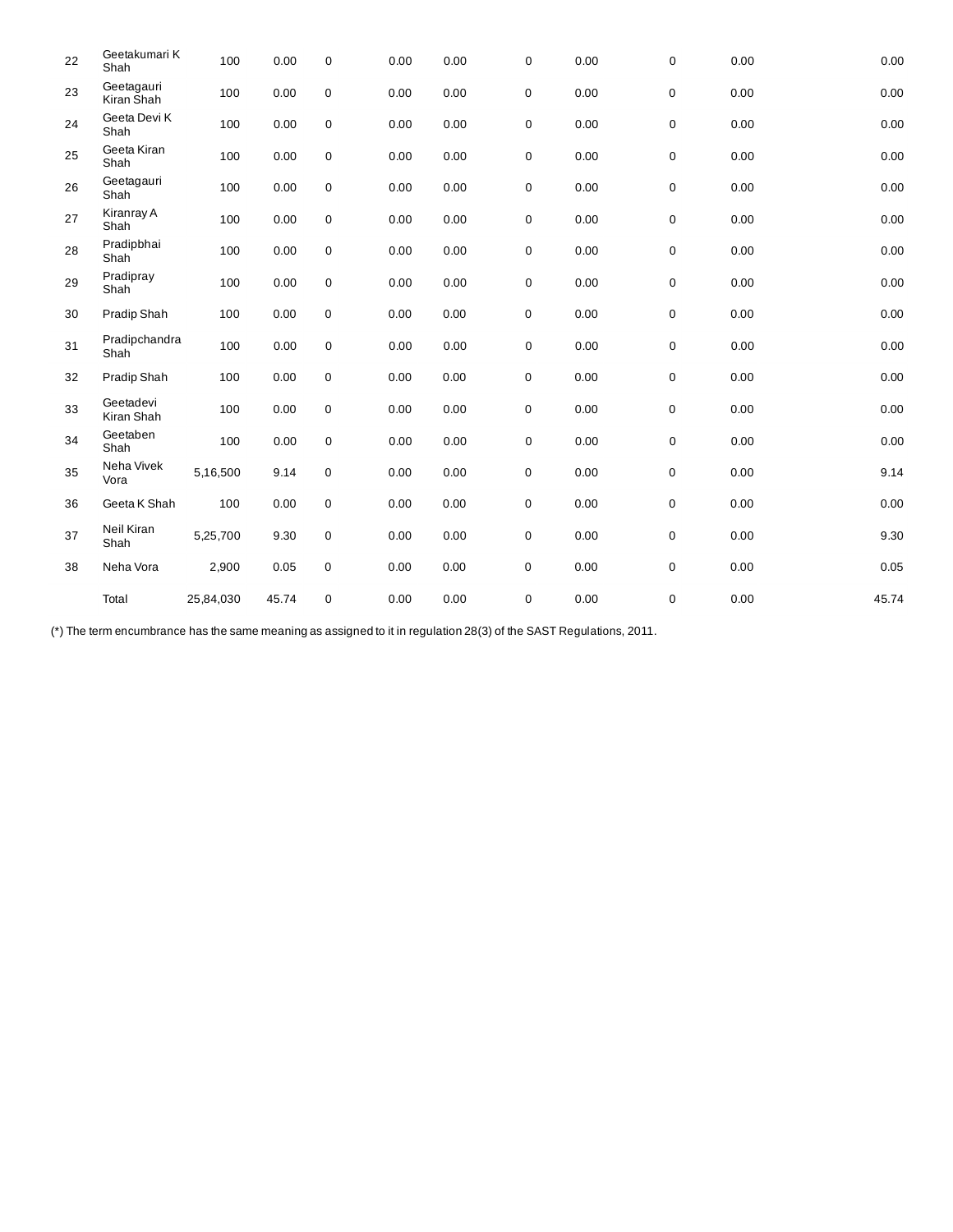#### Scrip Code : 513507 Quarter ending : December 2014

Shareholding of securities (including shares, warrants, convertible securities) of persons belonging to the category Public and holding more than 1% of the total number of shares

|     |                           |                | <b>Shares</b>                    |                                  | Details of warrants                           |                                                | Details of convertible<br>securities                           | Total shares (including underlying                                         |  |  |
|-----|---------------------------|----------------|----------------------------------|----------------------------------|-----------------------------------------------|------------------------------------------------|----------------------------------------------------------------|----------------------------------------------------------------------------|--|--|
| No. | Shareholder               | Shares<br>held | Total<br>No. of<br><b>Shares</b> | Number<br>of<br>warrants<br>held | number of<br>warrants of<br>the same<br>class | Number of<br>convertible<br>securities<br>held | number of<br>convertible<br>securities of<br>the same<br>class | warrants and convertible<br>securities) as a % of diluted share<br>capital |  |  |
|     | Gajanand K<br>Malpani     | 480000         | 8.50                             | 0                                | 0.00                                          | 0                                              | 0.00                                                           | 8.50                                                                       |  |  |
| 2   | Laxminarayan<br>G Malpani | 170000         | 3.01                             | $\mathbf 0$                      | 0.00                                          | 0                                              | 0.00                                                           | 3.01                                                                       |  |  |
|     | Total                     | 650000         | 11.50                            | 0                                | 0.00                                          | 0                                              | 0.00                                                           | 11.50                                                                      |  |  |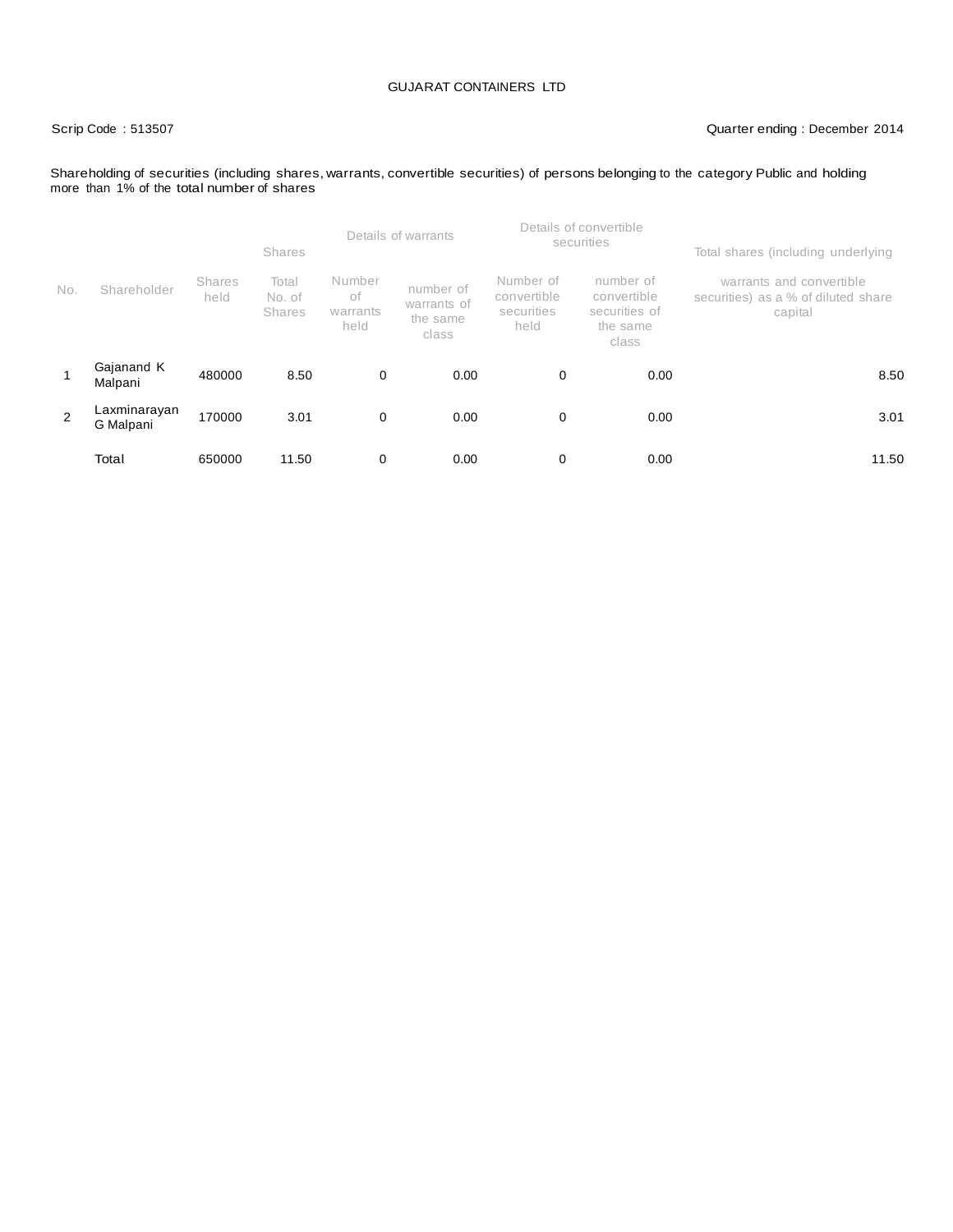#### Scrip Code : 513507 Quarter ending : December 2014

## Shareholding of securities (including shares, warrants, convertible securities) of persons (together with PAC) belonging to the category<br>"Public" and holding more than 5% of the total number of shares of the company

|            |                                                                                             |                         |                                                       | Details of warrants      |                                                                       | Details of convertible<br>securities           |                                                                                   |                                                                                                                                                        |  |
|------------|---------------------------------------------------------------------------------------------|-------------------------|-------------------------------------------------------|--------------------------|-----------------------------------------------------------------------|------------------------------------------------|-----------------------------------------------------------------------------------|--------------------------------------------------------------------------------------------------------------------------------------------------------|--|
| SI.<br>No. | Name(s) of the<br>shareholder(s) and<br>the Persons Acting in<br>Concert (PAC) with<br>them | No. of<br><b>Shares</b> | <b>Shares</b><br>as %<br>of Total<br>No. of<br>Shares | Number<br>of<br>warrants | As a $%$<br>total<br>number of<br>warrants<br>of the<br>same<br>class | Number of<br>convertible<br>securities<br>held | $%$ w.r.t total<br>number of<br>convertible<br>securities of<br>the same<br>class | Total shares (including<br>underlying shares assuming<br>full conversion of warrants and<br>convertible securities) as a %<br>of diluted share capital |  |
|            | Gajanand K Malpani                                                                          | 480000                  | 8.50                                                  | 0                        | 0.00                                                                  | 0                                              | 0.00                                                                              | 8.50                                                                                                                                                   |  |
|            | Total                                                                                       | 480000                  | 8.50                                                  | 0                        | 0.00                                                                  | 0                                              | 0.00                                                                              | 8.50                                                                                                                                                   |  |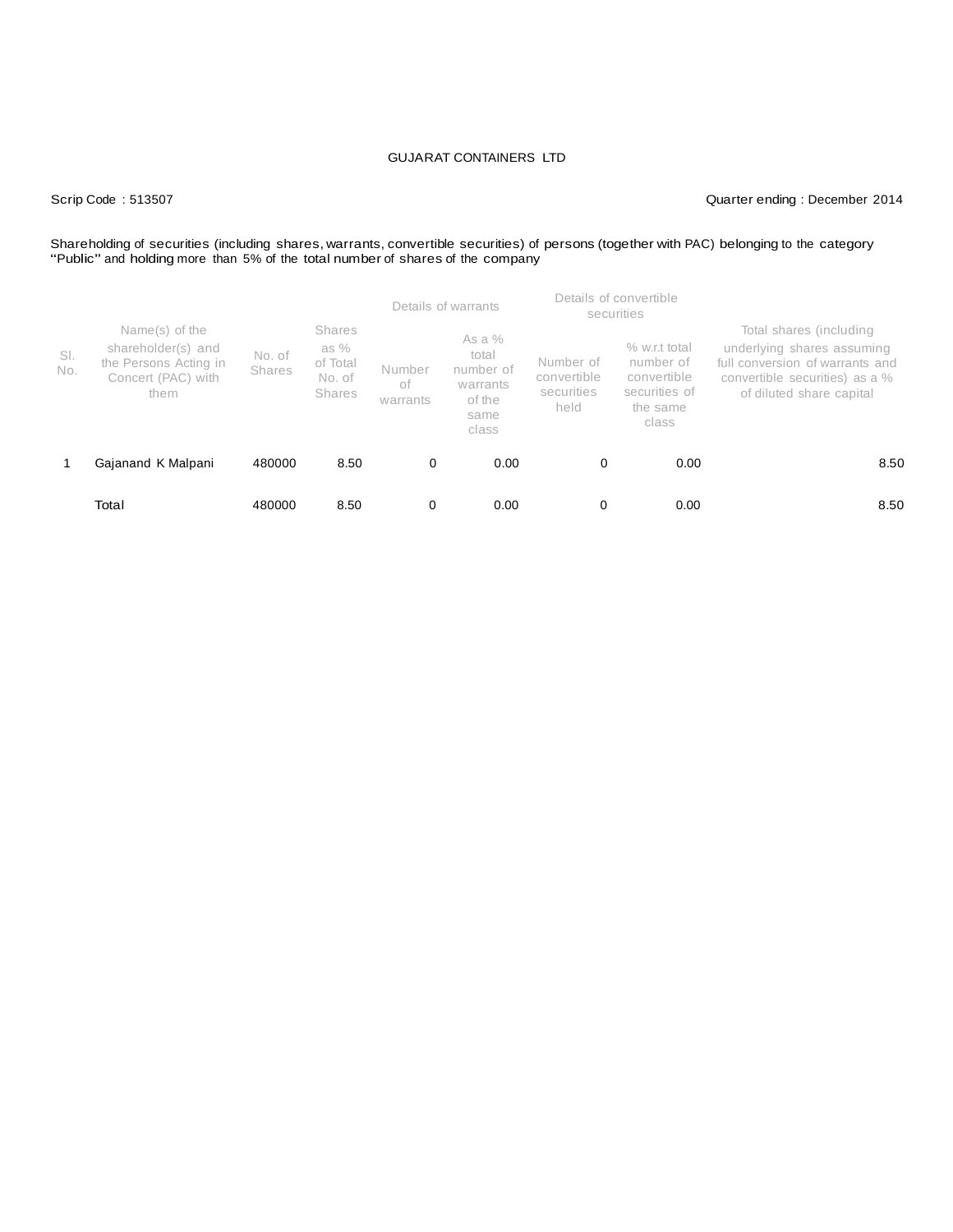### Scrip Code : 513507 Quarter ending : December 2014

#### Details of Locked-in Shares

| SI. No. | Name of the Shareholder | No. of Shares | Locked-in Shares as % of<br>Total No. of Shares |
|---------|-------------------------|---------------|-------------------------------------------------|
|         | Neil Shah               | 5,00,000      | 8.85                                            |
| 2       | Neha Vora               | 5,00,000      | 8.85                                            |
|         | Total                   | 10,00,000     | 17.70                                           |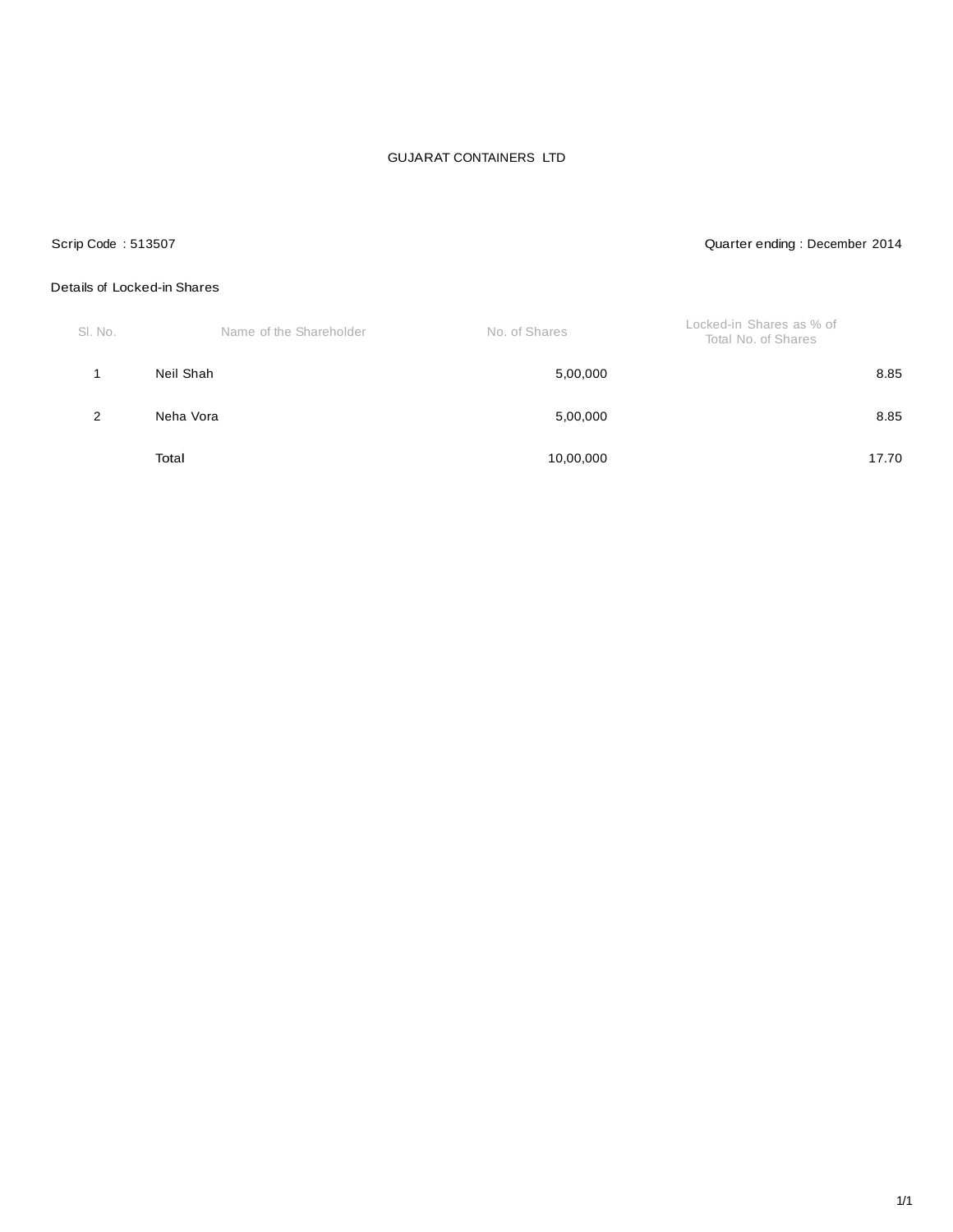### Scrip Code : 513507 Quarter ending : December 2014

#### Details of Depository Receipts (DRs)

| - No. | Type of Outstanding DR (ADRs,<br>GDRs. SDRs. etc.) | No. of<br>Outstanding DRs | No. of Shares<br>Underlying<br>Outstanding DRs | Shares Underlying Outstanding DRs as % of<br>Total No. of Shares |
|-------|----------------------------------------------------|---------------------------|------------------------------------------------|------------------------------------------------------------------|
|-------|----------------------------------------------------|---------------------------|------------------------------------------------|------------------------------------------------------------------|

#### 1 Nil 0.00

Total 0.00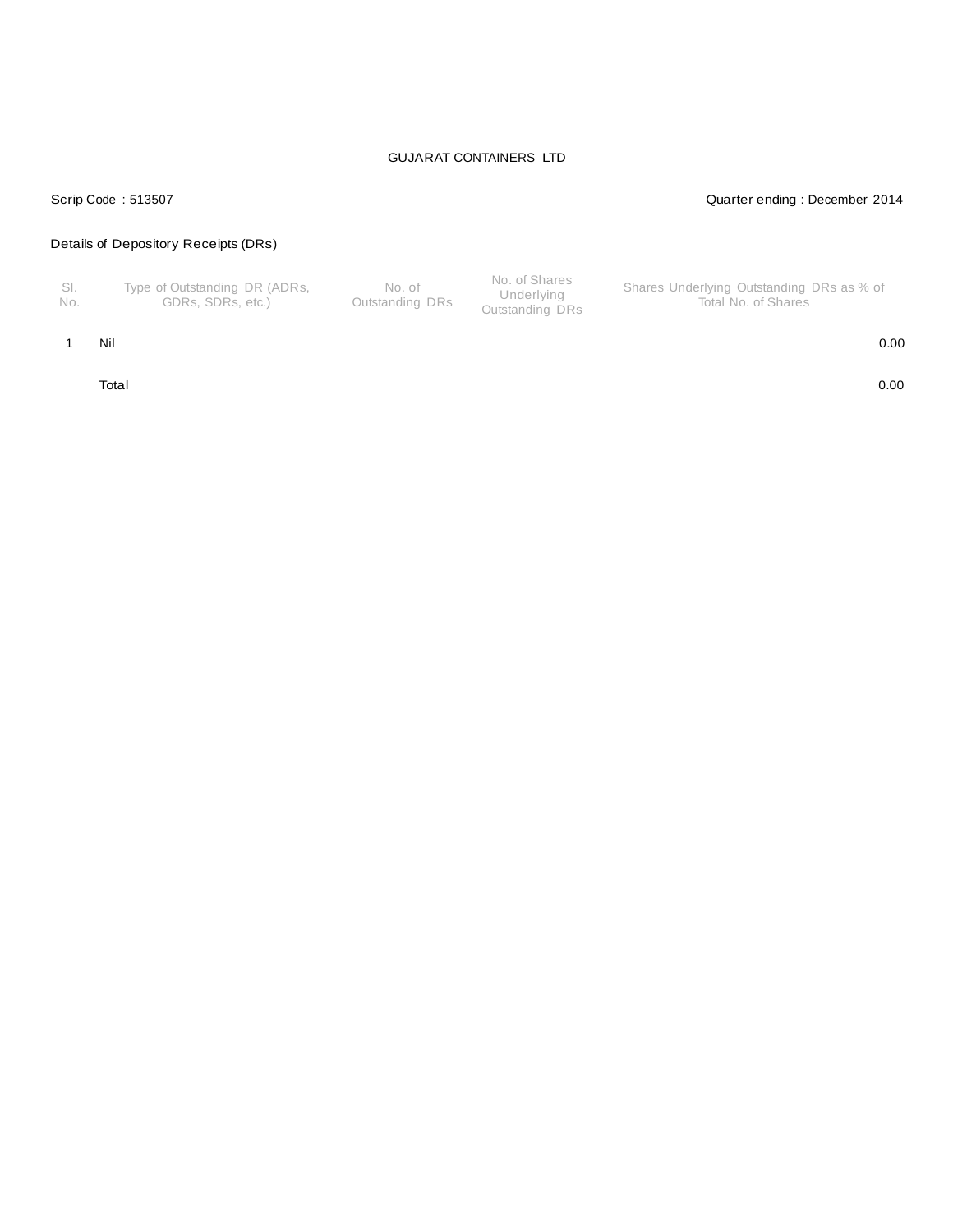Scrip Code : 513507 Quarter ending : December 2014

Holding of Depository Receipts (DRs), where underlying shares held by 'promoter / promoter group' are in excess of 1% of the total number of shares.

| No. | Holder         | SDRs, etc.)                         | Underlying<br>Outstanding<br><b>DRs</b> | No. of Shares<br>0.00                             |
|-----|----------------|-------------------------------------|-----------------------------------------|---------------------------------------------------|
|     |                |                                     |                                         |                                                   |
| SI. | Name of the DR | Type of Outstanding DR (ADRs, GDRs, | No. of<br>Shares                        | Shares Underlying Outstanding DRs as a % of Total |

Total 0.00